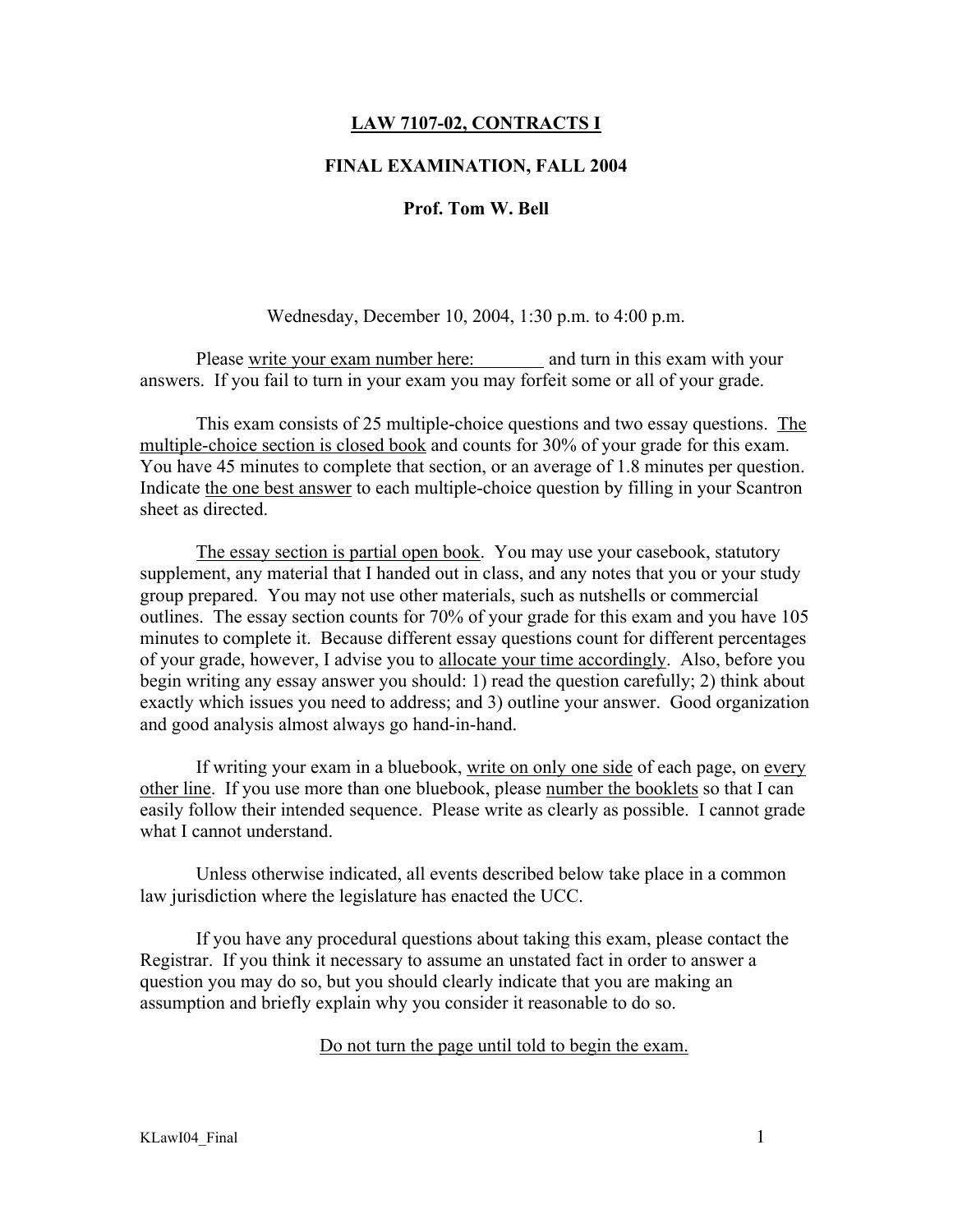# Multiple Choice Questions

[excised]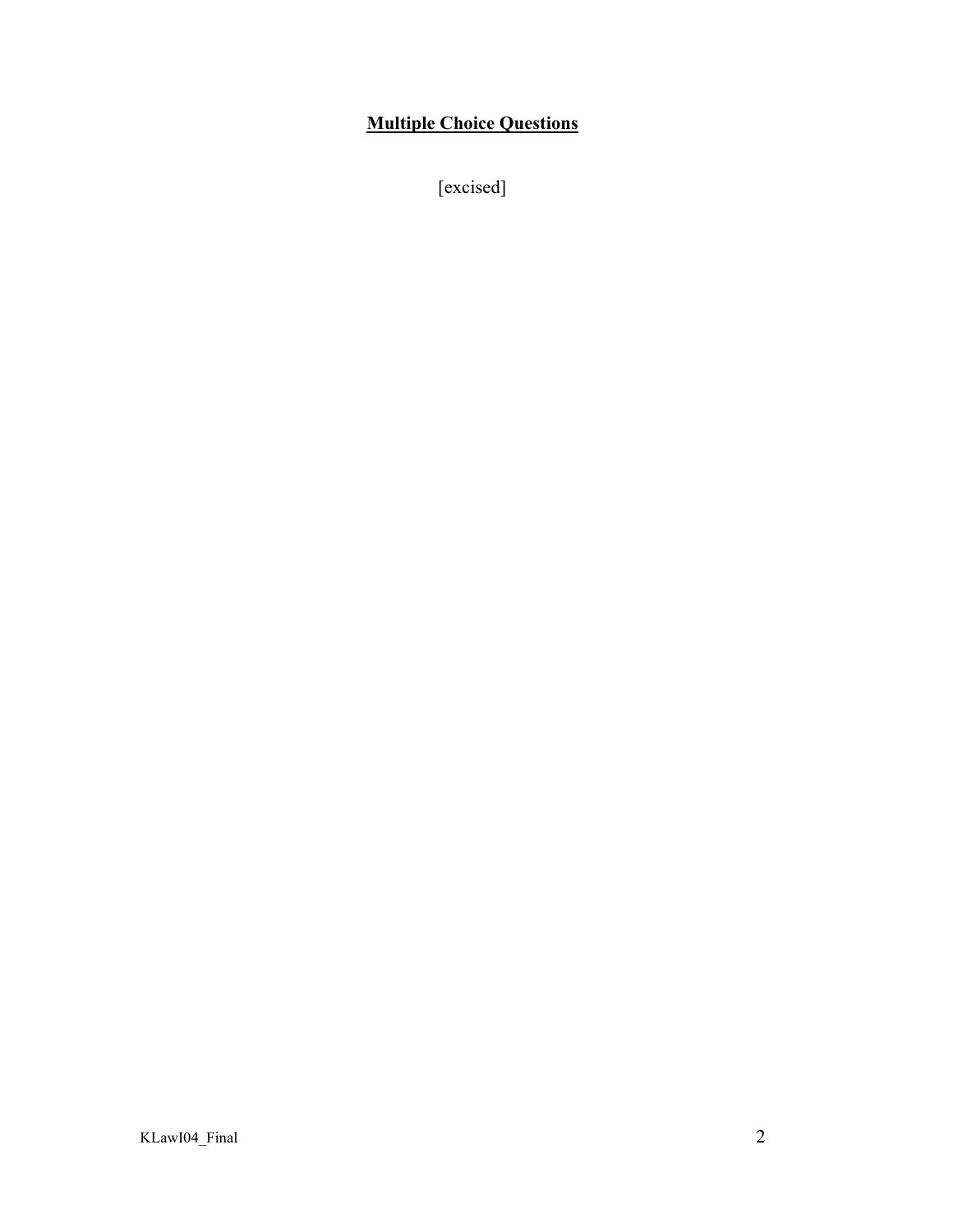Please write your exam number here: and turn in this exam with your answers. If you fail to turn in your exam you may forfeit some or all of your grade.

# Essay Question 1

 30% of exam's total grade (suggested time: approximately 45 minutes)

Sarah mails to Bob a signed letter reading, "I offer to sell my chrome-plating plant to you for \$1,000,000."

Bob mails this signed writing in reply: "I doubt that I can raise \$1,000,000. Would you accept \$900,000 together with my promise to not tell Greenpeace that your facility stores chromium in violation of federal law?"

Sarah phones Bob, saying, "I accept your offer to pay me \$900,000 and to keep my chemical storage practices private. Just for the record, though, my facility obeys all EPA regulations. I just don't want any environmentalists pestering me." Sarah does not mention that her facility stores chromium in violation of OSHA regulations.

Bob gives Sarah \$900,000 and receives title to the chrome plating facility. He quickly discovers the OSHA violation, which will cost \$20,000 to remedy. He complains to the local chapter of the Sierra Club and demands of Sarah that she refund his \$900,000.

Analyze the rights and remedies of the parties under contract law.